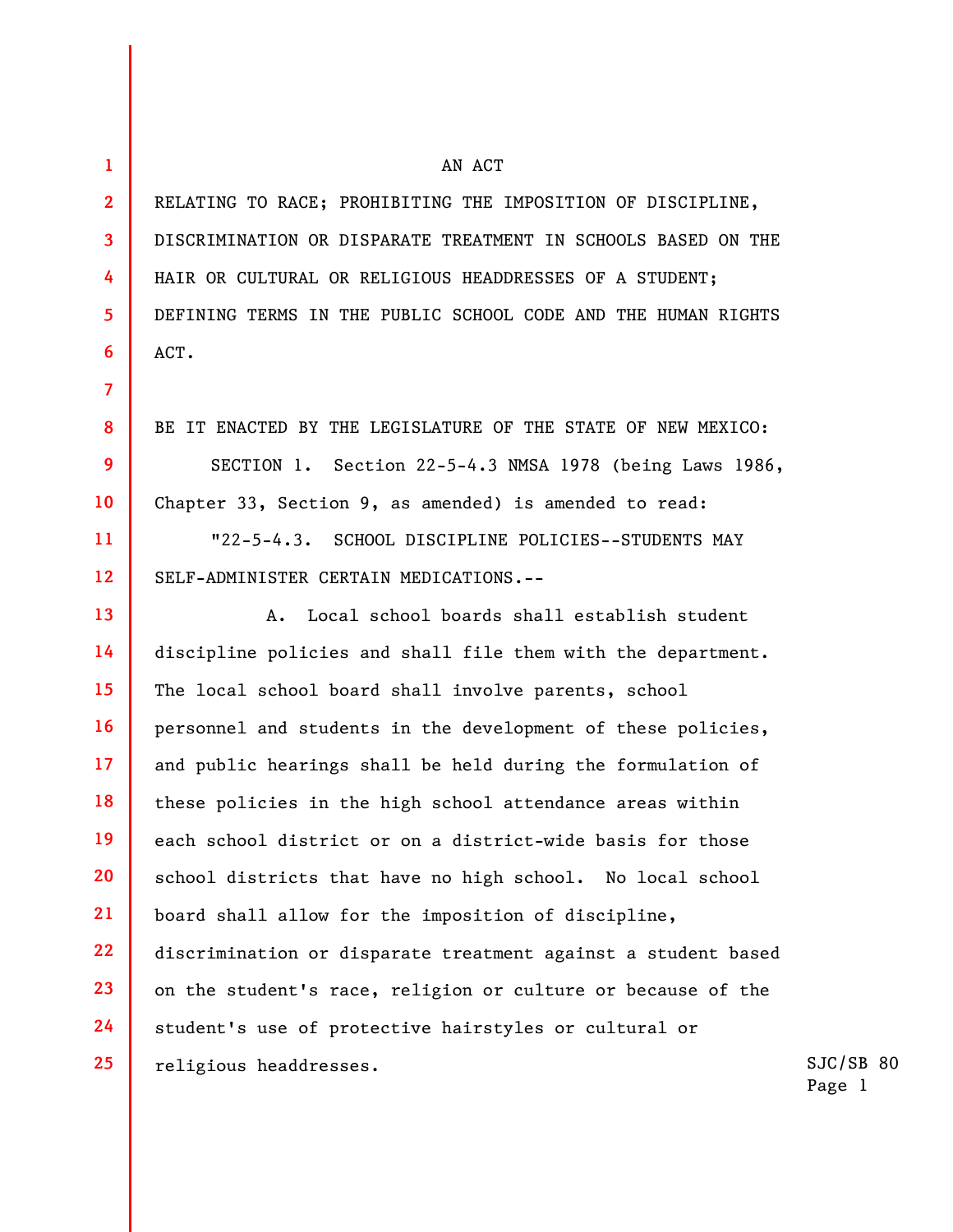B. Each school district discipline policy shall establish rules of conduct governing areas of student and school activity, detail specific prohibited acts and activities and enumerate possible disciplinary sanctions, which sanctions may include in-school suspension, school service, suspension or expulsion. Corporal punishment shall be prohibited by each local school board and each governing body of a charter school.

1

2

3

4

5

6

7

8

17

18

19

20

21

22

9 10 11 12 13 14 15 16 C. An individual school within a school district may establish a school discipline policy, provided that parents, school personnel and students are involved in its development and a public hearing is held in the school prior to its adoption. If an individual school adopts a discipline policy in addition to the local school board's school district discipline policy, it shall submit its policy to the local school board for approval.

D. No school employee who in good faith reports any known or suspected violation of the school discipline policy or in good faith attempts to enforce the policy shall be held liable for any civil damages as a result of such report or of the employee's efforts to enforce any part of the policy.

SJC/SB 80 23 24 25 E. All public school and school district discipline policies shall allow students to carry and self-administer asthma medication and emergency anaphylaxis

Page 2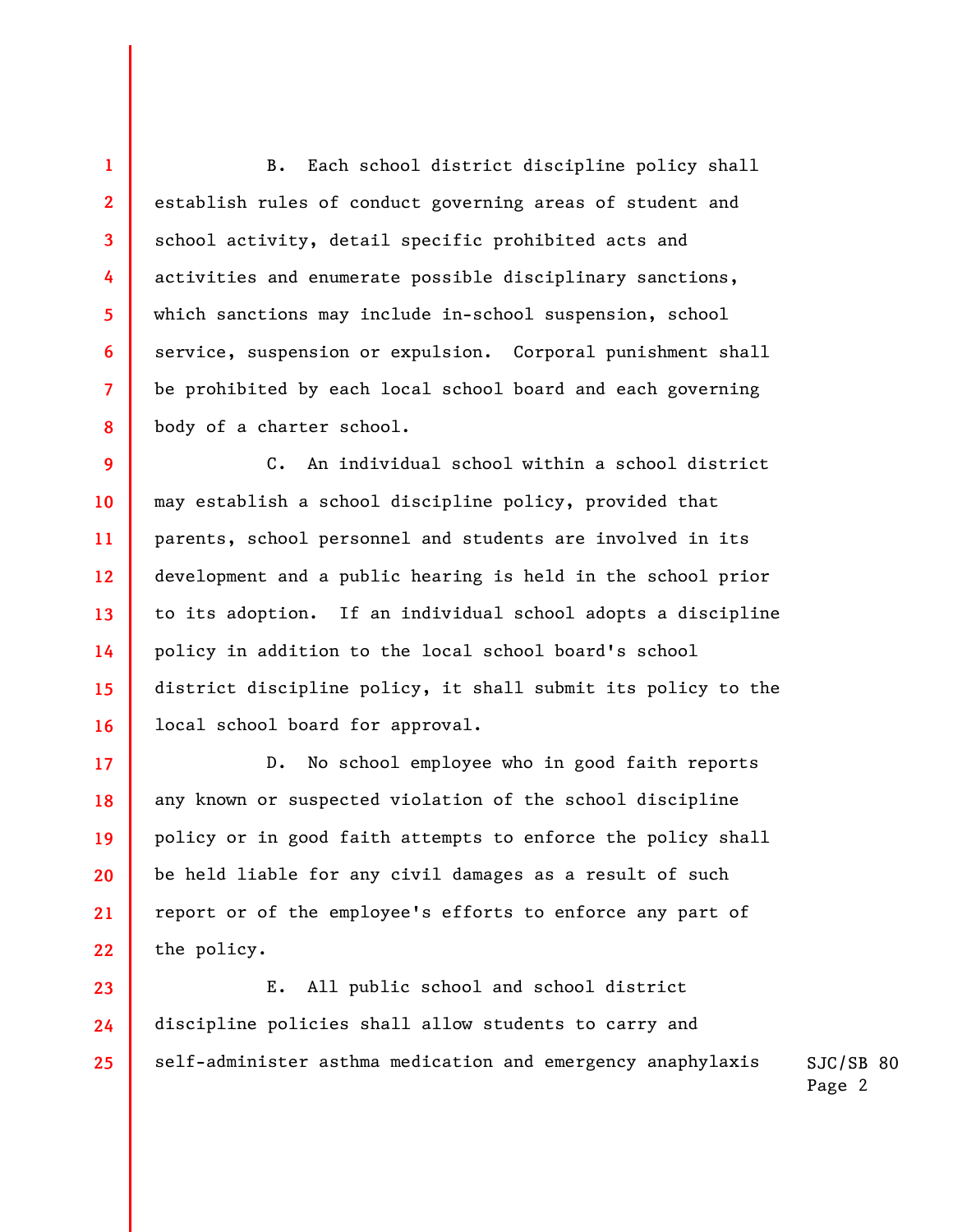1 2 3 medication that has been legally prescribed to the student by a licensed health care provider under the following conditions:

4 5 6 (1) the health care provider has instructed the student in the correct and responsible use of the medication;

7 8 9 10 11 (2) the student has demonstrated to the health care provider and the school nurse or other school official the skill level necessary to use the medication and any device that is necessary to administer the medication as prescribed;

12 13 14 15 16 (3) the health care provider formulates a written treatment plan for managing asthma or anaphylaxis episodes of the student and for medication use by the student during school hours or school-sponsored activities, including transit to or from school or school-sponsored activities; and

(4) the student's parent has completed and submitted to the school any written documentation required by the school or the school district, including the treatment plan required in Paragraph (3) of this subsection and other documents related to liability.

17

18

19

20

21

22 23 24 25 F. The parent of a student who is allowed to carry and self-administer asthma medication and emergency anaphylaxis medication may provide the school with backup medication that shall be kept in a location to which the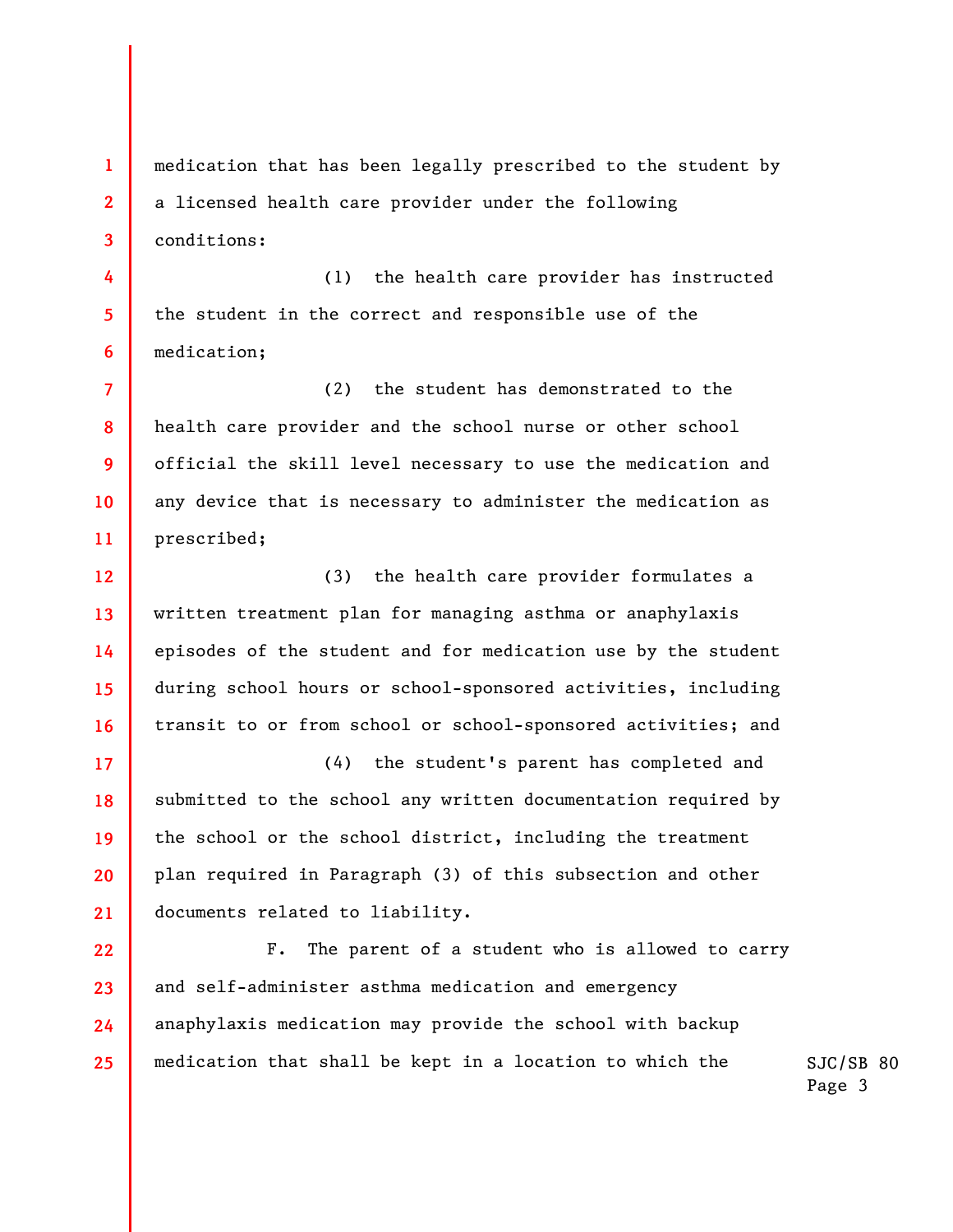1 2 student has immediate access in the event of an asthma or anaphylaxis emergency.

3

4

5

6

7

8

9

10

17

18

19

20

G. Authorized school personnel who in good faith provide a person with backup medication as provided in this section shall not be held liable for civil damages as a result of providing the medication.

H. As used in this section:

(1) "cultural or religious headdresses" includes hijabs, head wraps or other headdresses used as part of an individual's personal cultural or religious beliefs;

11 12 13 (2) "protective hairstyles" includes such hairstyles as braids, locs, twists, tight coils or curls, cornrows, bantu knots, afros, weaves, wigs or head wraps; and

14 15 16 (3) "race" includes traits historically associated with race, including hair texture, length of hair, protective hairstyles or cultural or religious headdresses."

SECTION 2. Section 22-8B-4 NMSA 1978 (being Laws 1999, Chapter 281, Section 4, as amended) is amended to read:

"22-8B-4. CHARTER SCHOOLS' RIGHTS AND RESPONSIBILITIES--OPERATION.--

SJC/SB 80 21 22 23 24 25 A. A charter school shall be subject to all federal and state laws and constitutional provisions prohibiting discrimination on the basis of disability, physical or mental handicap, serious medical condition, race, creed, color, sex, gender identity, sexual orientation,

Page 4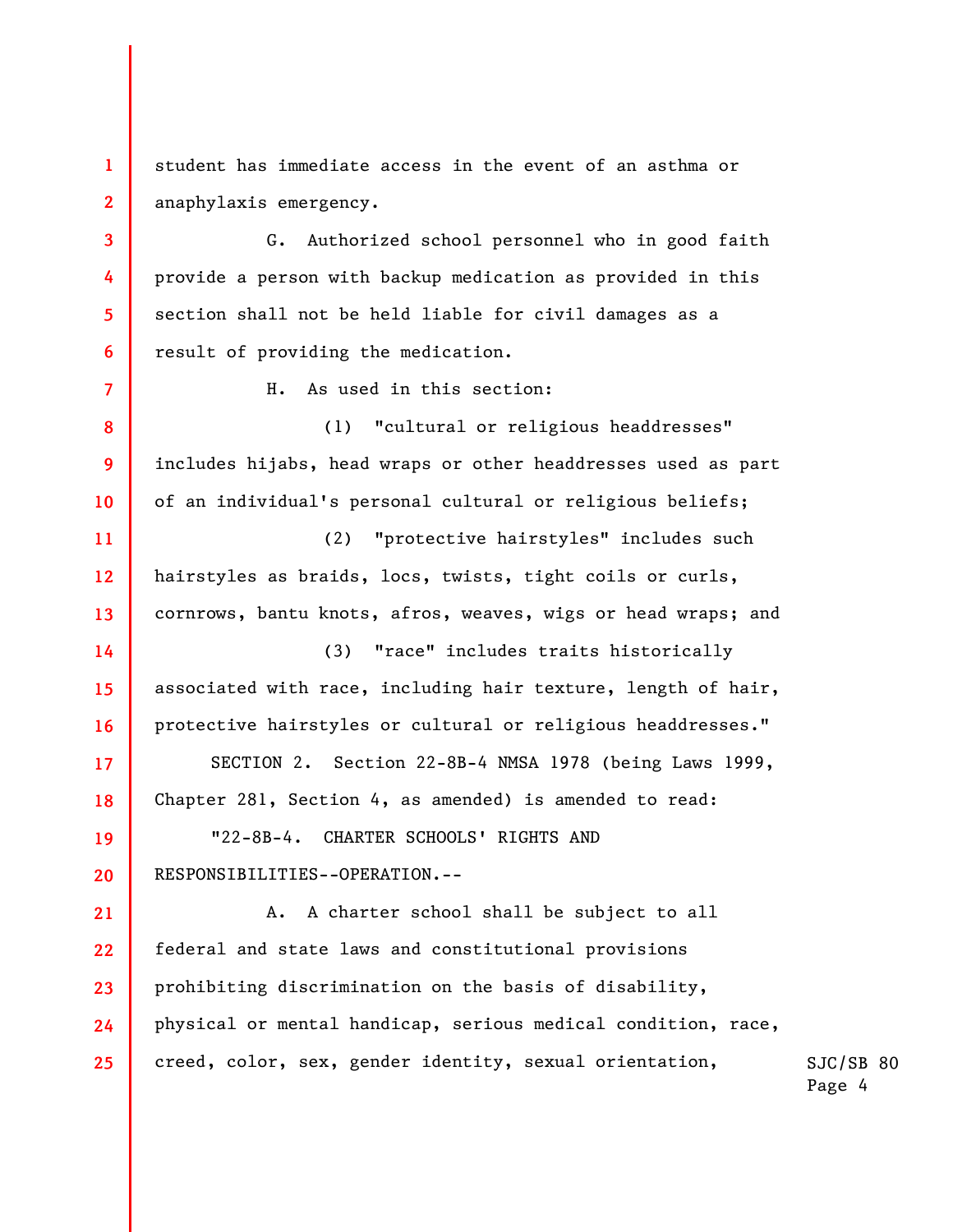spousal affiliation, national origin, religion, ancestry or need for special education services and shall not allow for the imposition of discipline, discrimination or disparate treatment against a student based on the student's race, religion or culture or because of the student's use of protective hairstyles or cultural or religious headdresses.

7 8 9 10 11 12 13 14 15 16 17 18 19 B. A charter school shall be governed by a governing body in the manner set forth in the charter contract; provided that a governing body shall have at least five members; and provided further that no member of a governing body for a charter school that is initially approved on or after July 1, 2005 or whose charter is renewed on or after July 1, 2005 shall serve on the governing body of another charter school. No member of a local school board shall be a member of a governing body for a charter school or employed in any capacity by a locally chartered charter school located within the local school board's school district during the term of office for which the member was elected or appointed.

20 21

22

1

2

3

4

5

6

C. A charter school shall be responsible for:

(1) its own operation, including preparation of a budget, subject to audits pursuant to the Audit Act; and

23 24 (2) contracting for services and personnel matters.

25

D. A charter school may contract with a school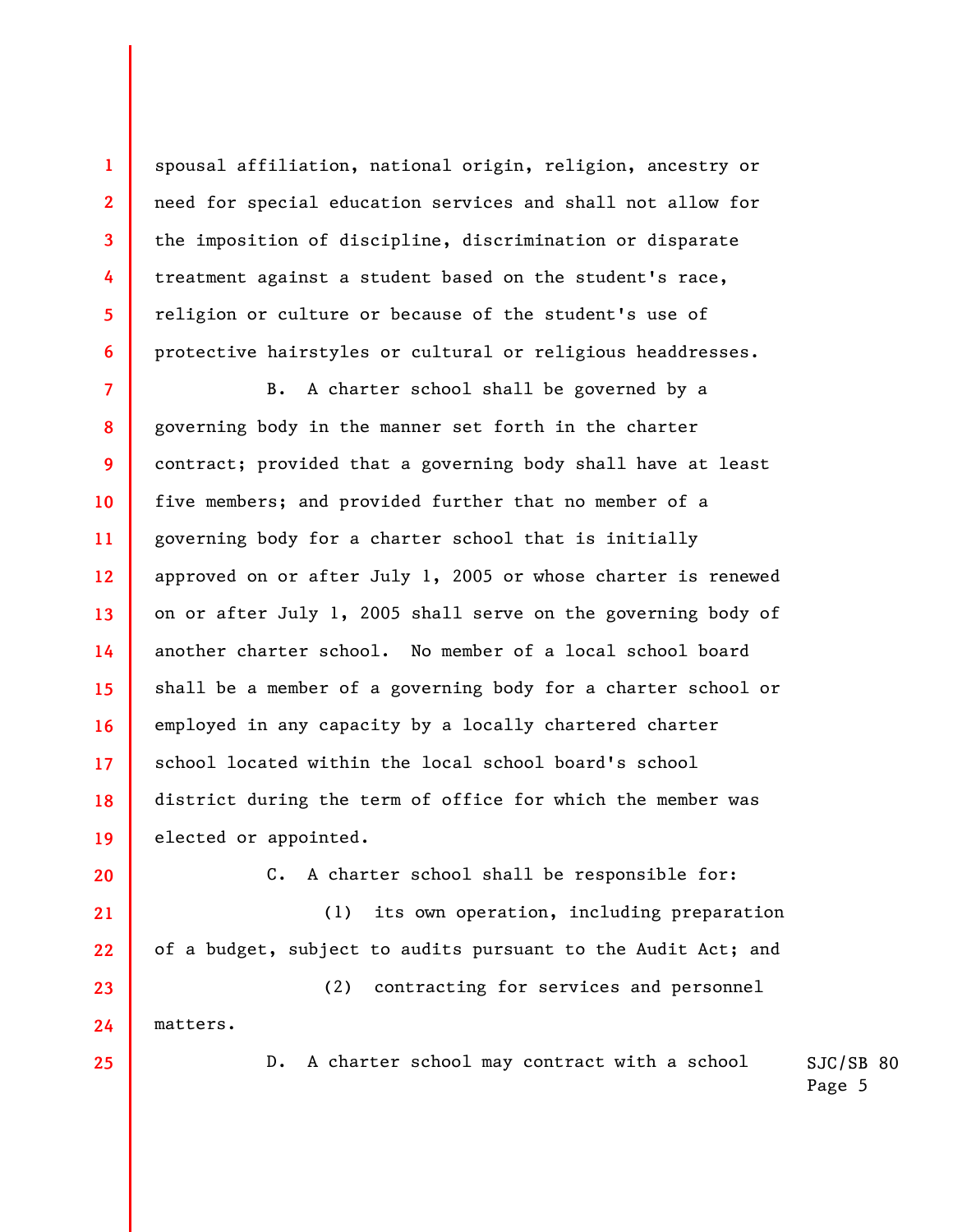district, a university or college, the state, another political subdivision of the state, the federal government or one of its agencies, a tribal government or any other third party for the use of a facility, its operation and maintenance and the provision of any service or activity that the charter school is required to perform in order to carry out the educational program described in its charter contract. Facilities used by a charter school shall meet the standards required pursuant to Section 22-8B-4.2 NMSA 1978.

1

2

3

4

5

6

7

8

9

10

11

12

13

14

E. A conversion school chartered before July 1, 2007 may choose to continue using the school district facilities and equipment it had been using prior to conversion, subject to the provisions of Subsection F of this section.

15 16 17 18 19 20 21 22 23 24 25 F. The school district in which a charter school is geographically located shall provide a charter school with available facilities for the school's operations unless the facilities are currently used for other educational purposes. An agreement for the use of school district facilities by a charter school may provide for reasonable lease payments; provided that the payments do not exceed the sum of the lease reimbursement rate provided in Subparagraph (b) of Paragraph (1) of Subsection I of Section 22-24-4 NMSA 1978 plus any reimbursement for actual direct costs incurred by the school district in providing the facilities; and provided further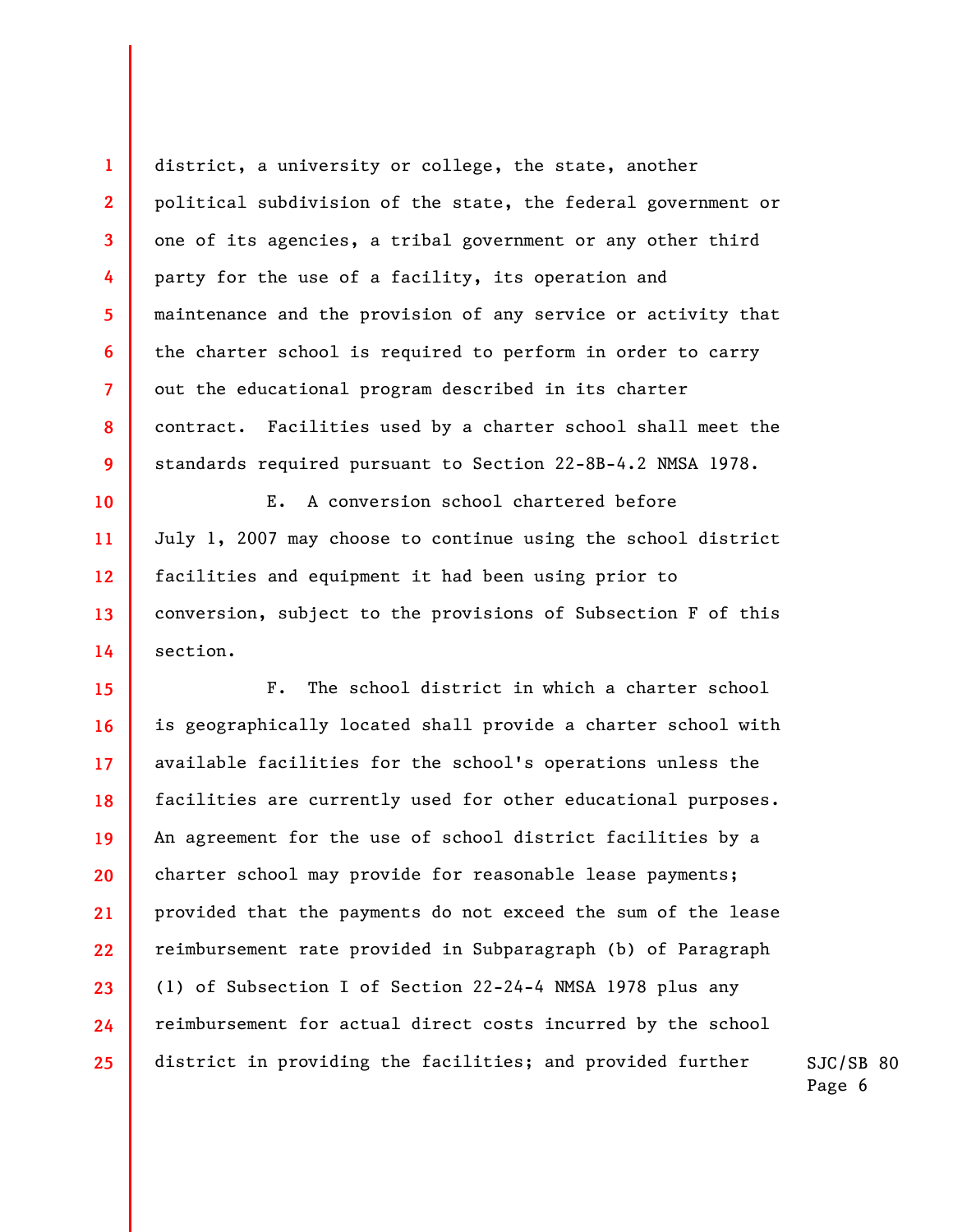3 4 5 6 8 11 that any lease payments received by a school district may be retained by the school district and shall not be considered to be cash balances in any calculation pursuant to Section 22-8-41 NMSA 1978. The available facilities provided by a school district to a charter school shall meet all occupancy standards as specified by the public school capital outlay council. As used in this subsection, "other educational purposes" includes health clinics, daycare centers, teacher training centers, school district administration functions and other ancillary services related to a school district's functions and operations.

1

2

7

9

10

12

13

14

15

16

17

18

19

G. A locally chartered charter school may pay the costs of operation and maintenance of its facilities or may contract with the school district to provide facility operation and maintenance services.

H. Locally chartered charter school facilities are eligible for state and local capital outlay funds and shall be included in the school district's five-year facilities plan.

20 21 22 23 24 25 I. A locally chartered charter school shall negotiate with a school district to provide transportation to students eligible for transportation under the provisions of the Public School Code. The school district, in conjunction with the charter school, may establish a limit for student transportation to and from the charter school site not to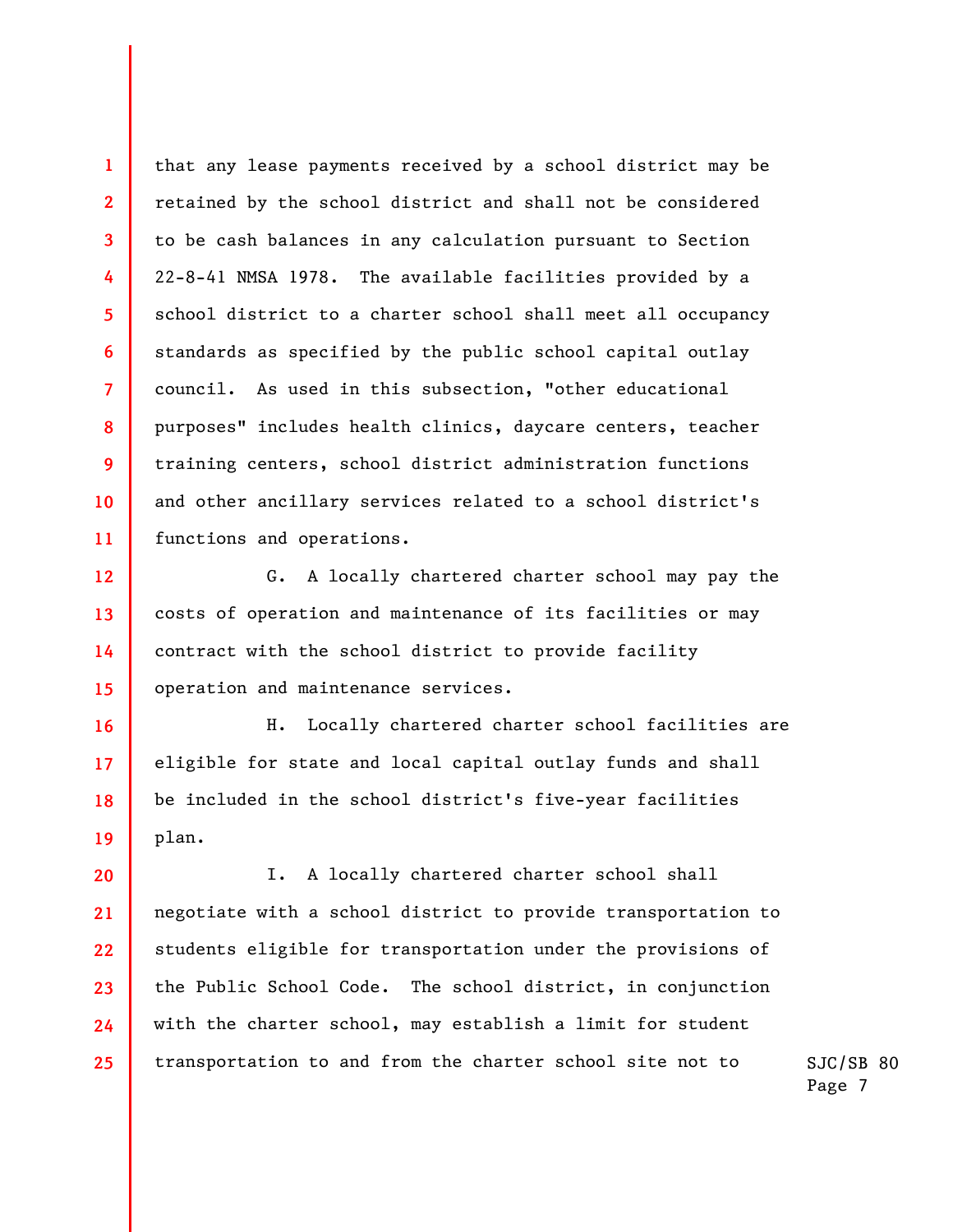extend beyond the school district boundary.

1

2

3

4

5

6

7

8

9

10

11

12

J. A charter school shall be a nonsectarian, nonreligious and non-home-based public school.

K. Except as otherwise provided in the Public School Code, a charter school shall not charge tuition or have admission requirements.

L. With the approval of the chartering authority, a single charter school may maintain separate facilities at two or more locations within the same school district; but, for purposes of calculating program units pursuant to the Public School Finance Act, the separate facilities shall be treated together as one school.

13 14 15 M. A charter school shall be subject to the provisions of Section 22-2-8 NMSA 1978 and the Assessment and Accountability Act.

16 17 18 19 20 21 22 23 24 25 N. Within constitutional and statutory limits, a charter school may acquire and dispose of property; provided that, upon termination of the charter, all assets of the locally chartered charter school shall revert to the local school board and all assets of the state-chartered charter school shall revert to the state, except that, if all or any portion of a state-chartered charter school facility is financed with the proceeds of general obligation bonds issued by a local school board, the facility shall revert to the local school board.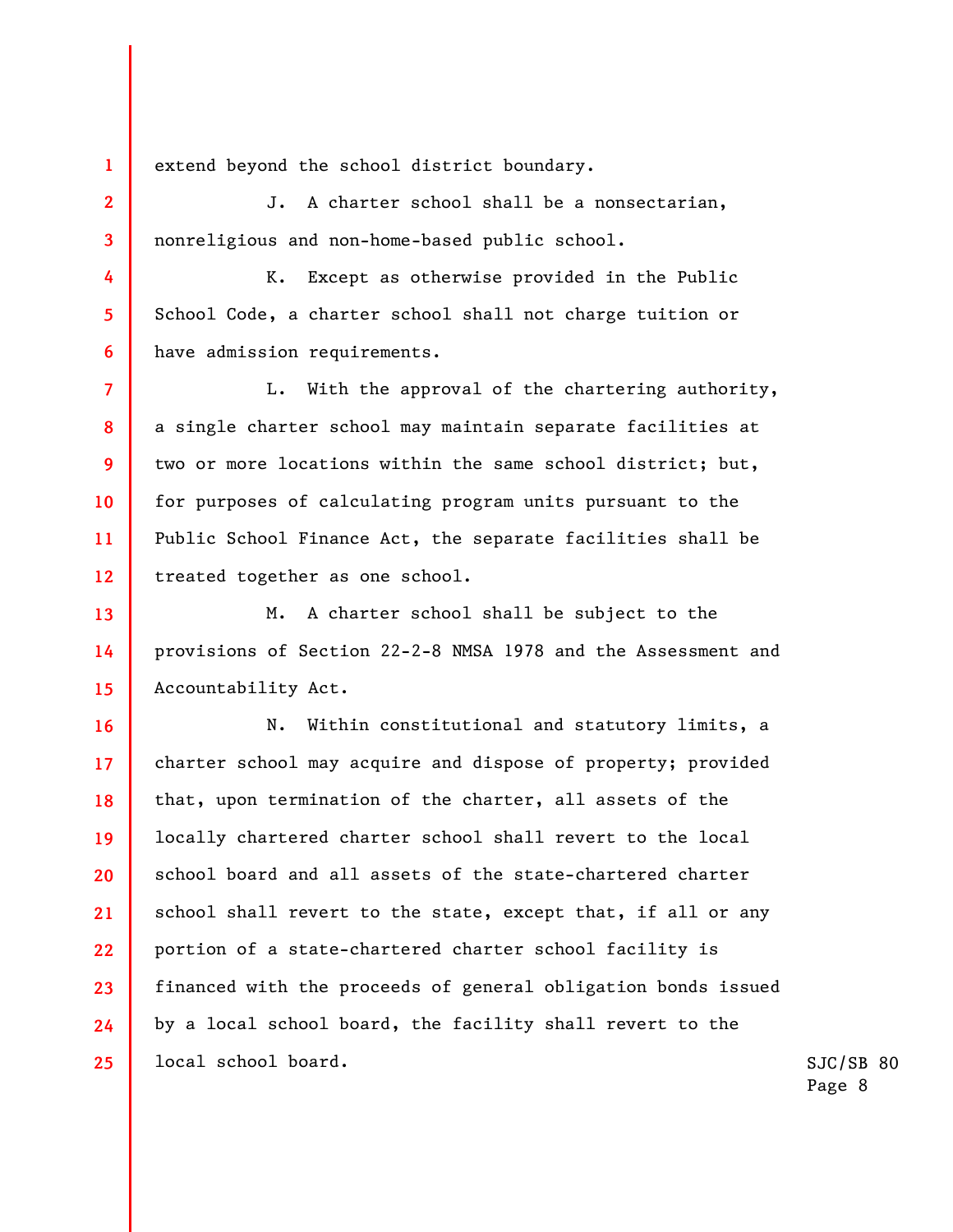3 4 6 O. The governing body of a charter school may accept or reject any charitable gift, grant, devise or bequest; provided that no such gift, grant, devise or bequest shall be accepted if subject to any condition contrary to law or to the terms of the charter. The particular gift, grant, devise or bequest shall be considered an asset of the charter school to which it is given.

1

2

5

7

8

9

10

11

12

13

14

15

16

17

18

19

20

21

22

23

24

25

P. The governing body may contract and sue and be sued. A local school board shall not be liable for any acts or omissions of the charter school.

Q. A charter school shall comply with all state and federal health and safety requirements applicable to public schools, including those health and safety codes relating to educational building occupancy.

R. A charter school is a public school that may contract with a school district or other party for provision of financial management, food services, transportation, facilities, education-related services or other services. The governing body shall not contract with a for-profit entity for the management of the charter school.

S. To enable state-chartered charter schools to submit required data to the department, an accountability data system shall be maintained by the department.

T. A charter school shall comply with all applicable state and federal laws and rules related to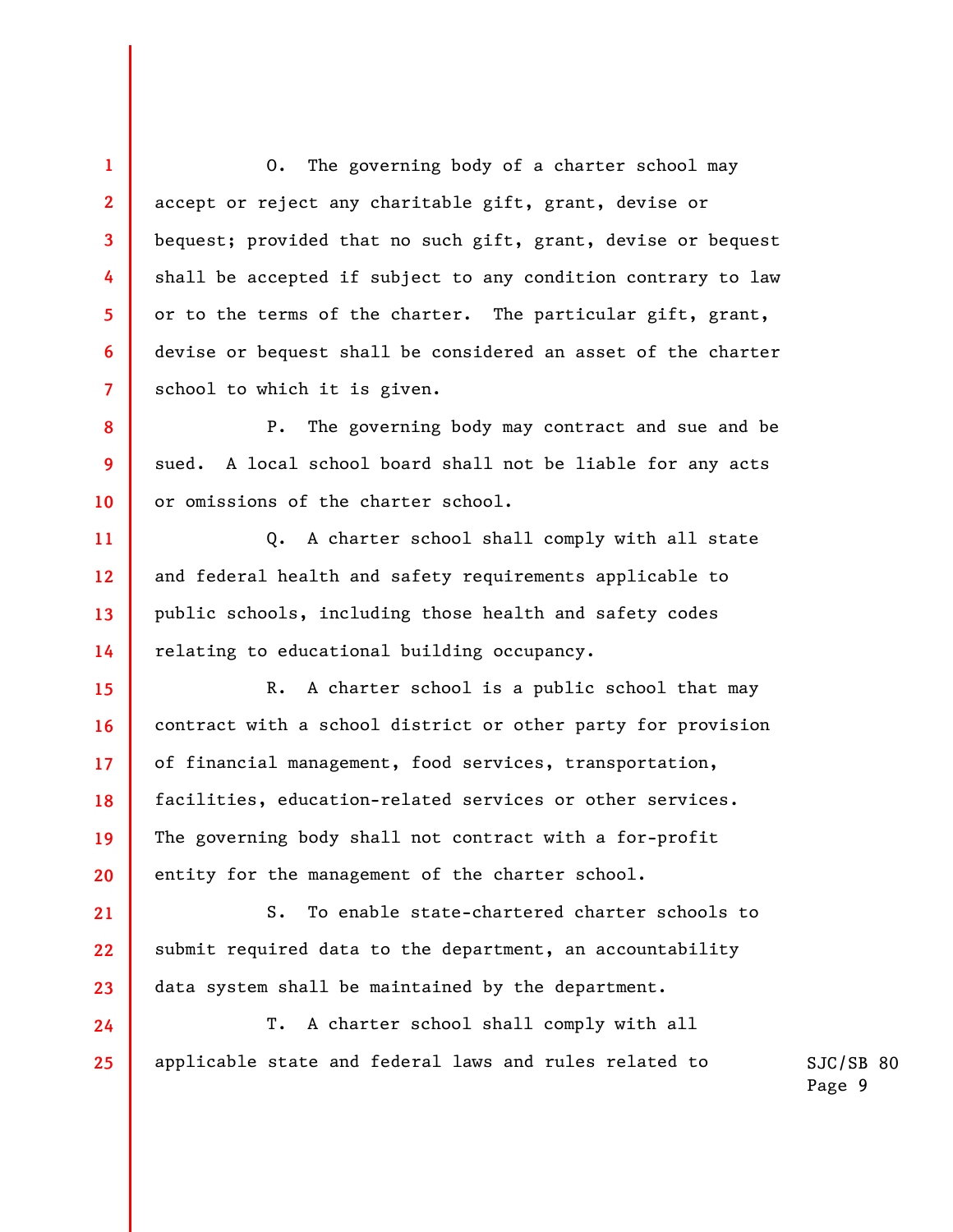1 2 3 4 5 6 7 8 9 10 11 12 providing special education services. Charter school students with disabilities and their parents retain all rights under the federal Individuals with Disabilities Education Act and its implementing state and federal rules. Each charter school is responsible for identifying, evaluating and offering a free appropriate public education to all eligible children who are accepted for enrollment in that charter school. The state-chartered charter school, as a local educational agency, shall assume responsibility for determining students' needs for special education and related services. The division may promulgate rules to implement the requirements of this subsection.

U. As used in this section:

13

14

15

16

17

18

19

23

24

25

(1) "cultural or religious headdresses" includes hijabs, head wraps or other headdresses used as part of an individual's personal cultural or religious beliefs;

(2) "protective hairstyles" includes such hairstyles as braids, locs, twists, tight coils or curls, cornrows, bantu knots, afros, weaves, wigs or head wraps; and

20 21 22 (3) "race" includes traits historically associated with race, including hair texture, length of hair, protective hairstyles or cultural or religious headdresses."

SECTION 3. Section 28-1-2 NMSA 1978 (being Laws 1969, Chapter 196, Section 2, as amended) is amended to read:

> SJC/SB 80 Page 10 "28-1-2. DEFINITIONS.--As used in the Human Rights Act: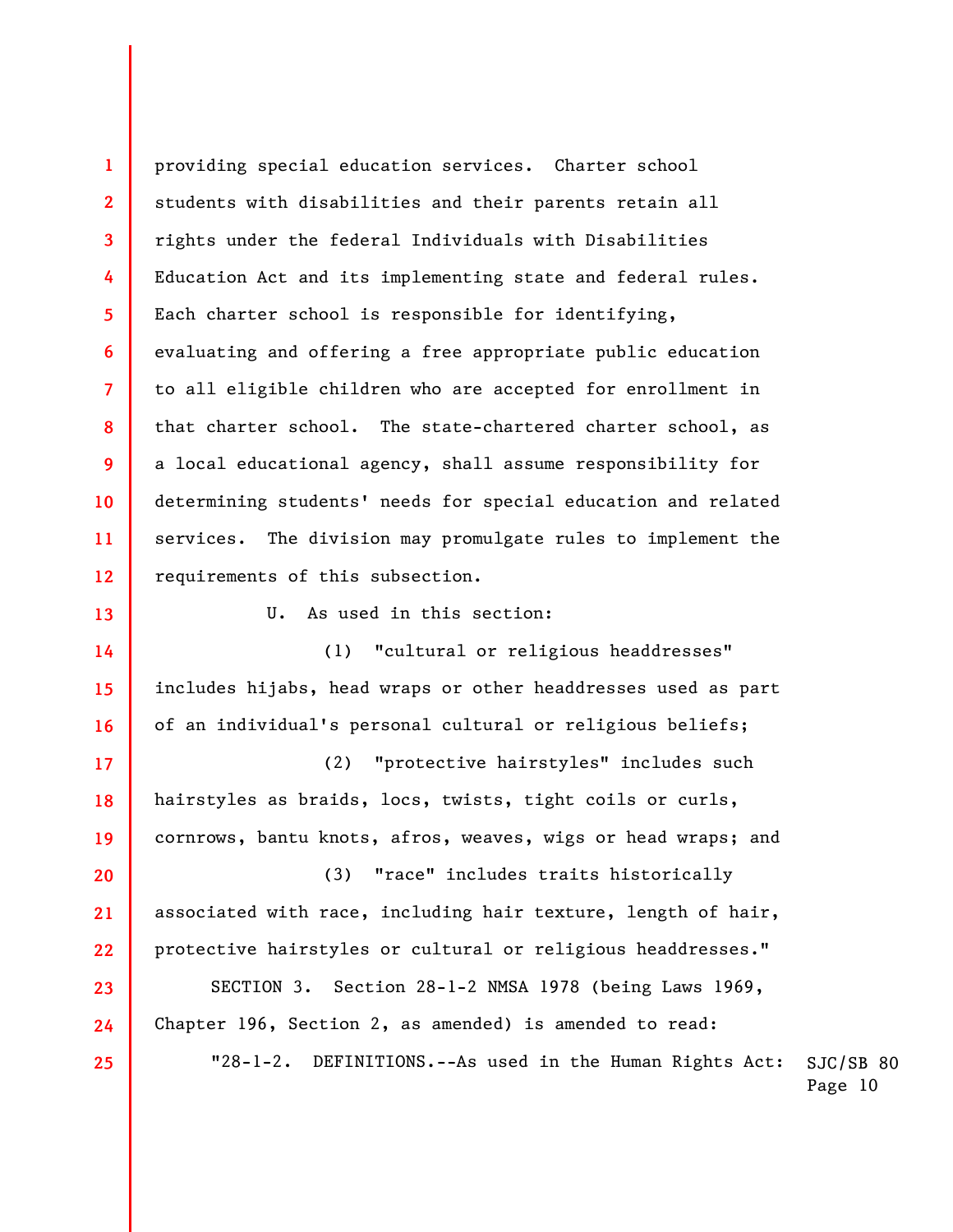1 2 3 4 5 6 7 8 9 10 11 12 13 14 15 16 17 18 19 20 21 22 23 24 25 A. "person" means one or more individuals, a partnership, association, organization, corporation, joint venture, legal representative, trustees, receivers or the state and all of its political subdivisions; B. "employer" means any person employing four or more persons and any person acting for an employer; C. "commission" means the human rights commission; D. "director" or "bureau" means the human rights bureau of the labor relations division of the workforce solutions department; E. "employee" means any person in the employ of an employer or an applicant for employment; F. "labor organization" means any organization that exists for the purpose in whole or in part of collective bargaining or of dealing with employers concerning grievances, terms or conditions of employment or of other mutual aid or protection in connection with employment; G. "employment agency" means any person regularly undertaking with or without compensation to procure opportunities to work or to procure, recruit or refer employees; H. "public accommodation" means any establishment that provides or offers its services, facilities, accommodations or goods to the public, but does not include a bona fide private club or other place or establishment that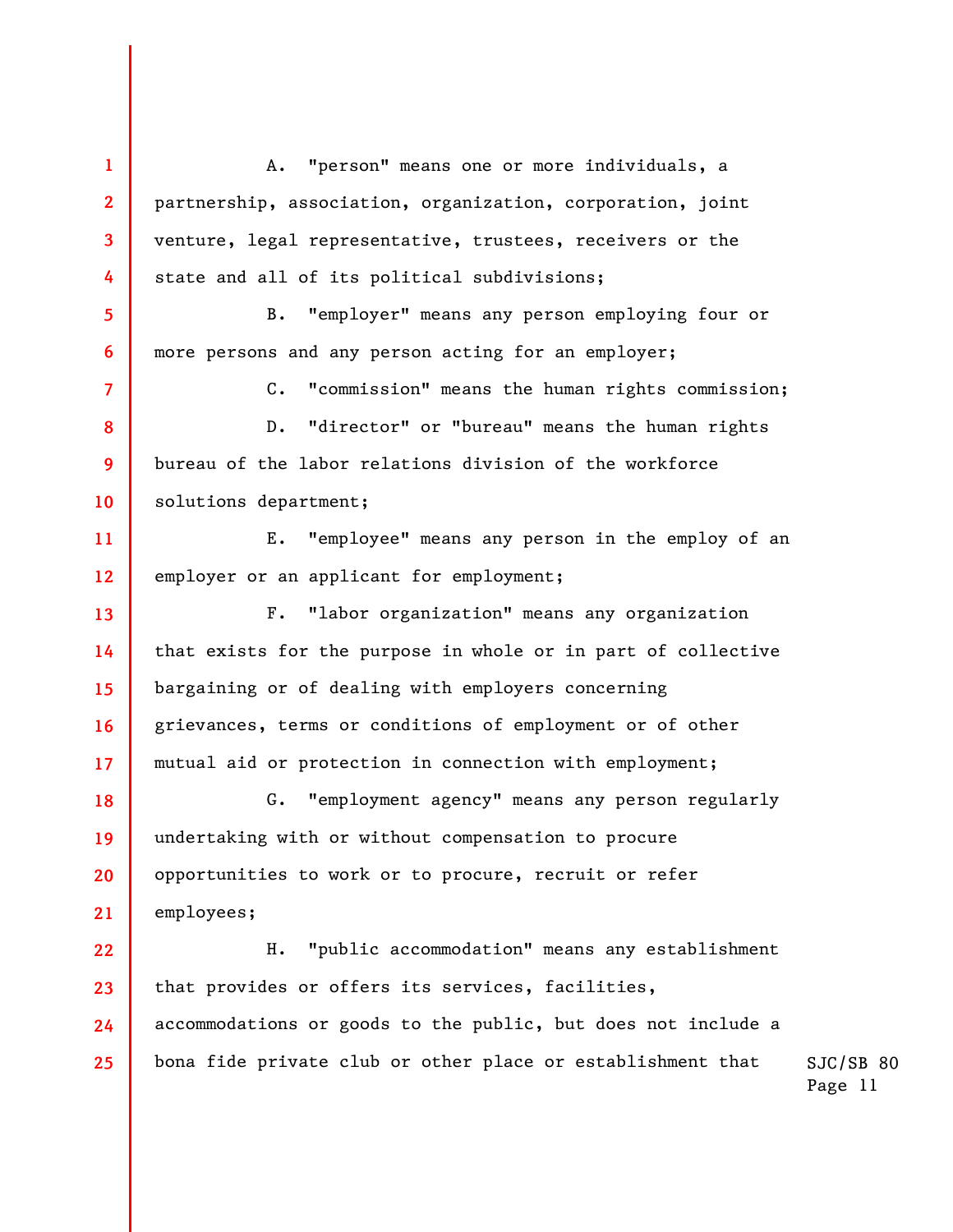is by its nature and use distinctly private;

1

2

3

5

6

7

8

9

10

11

21

22

23

4 I. "housing accommodation" means any building or portion of a building that is constructed or to be constructed, which is used or intended for use as the residence or sleeping place of any individual;

J. "real property" means lands, leaseholds or commercial or industrial buildings, whether constructed or to be constructed, offered for sale or rent, and any land rented or leased for the use, parking or storage of house trailers;

K. "secretary" means the secretary of workforce solutions;

12 13 14 L. "unlawful discriminatory practices" means those unlawful practices and acts specified in Section 28-1-7 NMSA 1978;

15 16 17 18 19 20 M. "physical or mental handicap" means a physical or mental impairment that substantially limits one or more of a person's major life activities. A person is also considered to be physically or mentally handicapped if the person has a record of a physical or mental handicap or is regarded as having a physical or mental handicap;

N. "major life activities" means functions such as caring for one's self, performing manual tasks, walking, seeing, hearing, speaking, breathing, learning and working;

24 25 O. "applicant for employment" means a person applying for a position as an employee;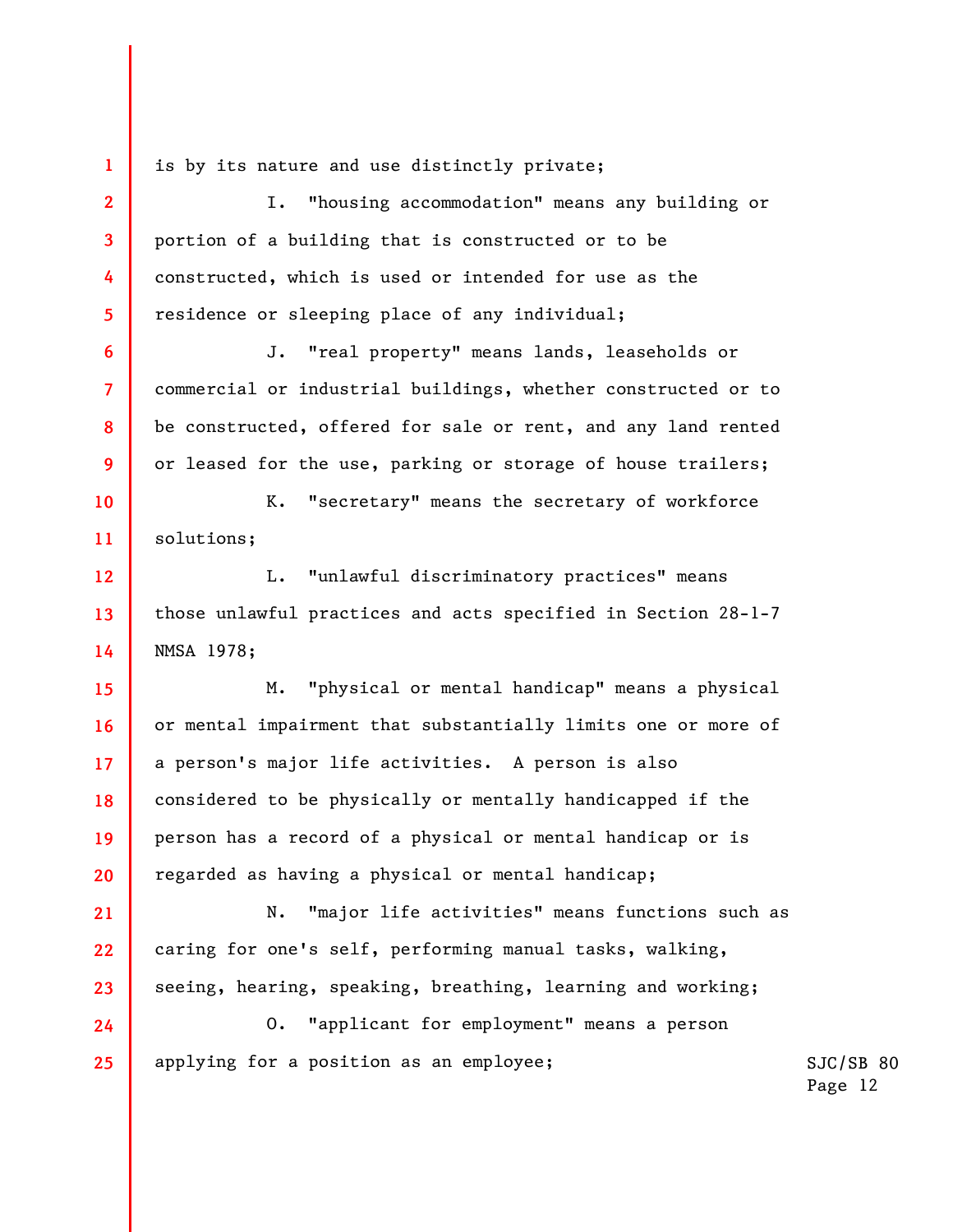P. "sexual orientation" means heterosexuality, homosexuality or bisexuality, whether actual or perceived;

Q. "gender identity" means a person's self-perception, or perception of that person by another, of the person's identity as a male or female based upon the person's appearance, behavior or physical characteristics that are in accord with or opposed to the person's physical anatomy, chromosomal sex or sex at birth;

9 10 11 12 13 14 15 R. "reasonable accommodation" means modification or adaptation of the work environment, work schedule, work rules or job responsibilities, and reached through good faith efforts to explore less restrictive or less expensive alternatives to enable an employee to perform the essential functions of the job and that does not impose an undue hardship on the employer;

16 17 18 S. "undue hardship" means an accommodation requiring significant difficulty or expense when considered in light of the following factors:

19 20 21 22 (1) the nature and cost of the accommodation; (2) the financial resources of the employer involved in the provision of the reasonable accommodation;

(3) the number of persons the employer

employs;

23

24

25

1

2

3

4

5

6

7

8

(4) the effect of the accommodation on